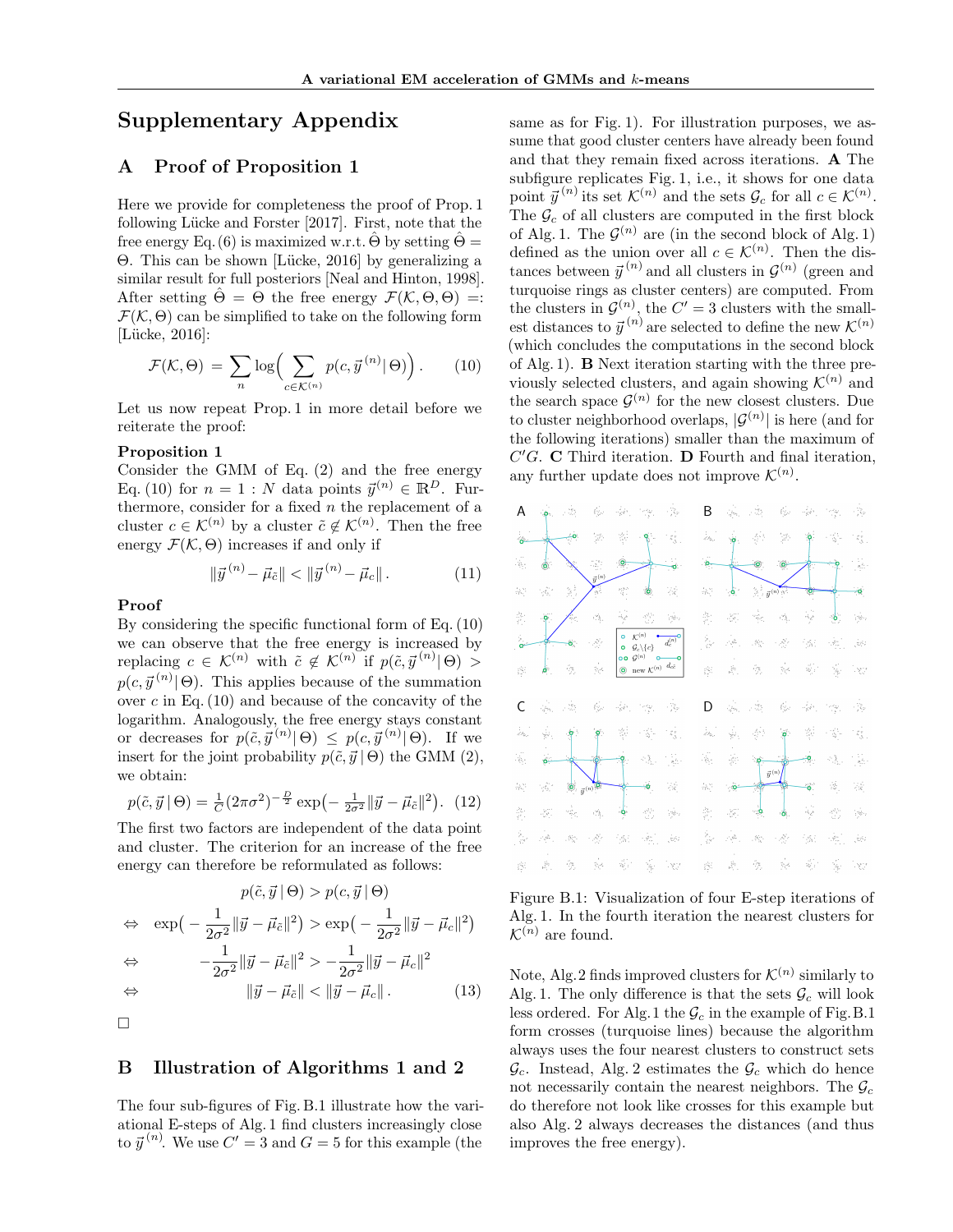<span id="page-1-0"></span>

Figure B.2: Visualization of the estimation of clusterto-cluster distances  $d_{c\tilde{c}}$  with already computed clusterto-point distances  $d_{\tilde{c}}^{(n)}$  $c_i^{(n)}$  as used by Alg. 2 in Eq. [\(8\)](#page--1-8). The mean of the read lines (distances  $d_{\tilde{c}}^{(n)}$ )  $\binom{n}{c}$  of data points closest to cluster  $c$  that have cluster  $\tilde{c}$  in their own neighborhood search space) gives an estimate of the true distance between cluster  $c$  and  $\tilde{c}$ .

Finally, Fig.[B.2](#page-1-0) shows an illustration of how the clusterto-cluster distances  $d_{c\tilde{c}}$  are estimated by Alg. [2.](#page--1-7) For the example, let us consider cluster centers and search spaces per data point  $\mathcal{G}^{(n)}$  as in the last iteration of Fig. [B.1.](#page-0-1) In the first computational block, Alg. [2](#page--1-7) computes for each data point  $\vec{y}^{(n)}$  the distances  $d_c^{(n)}$  to all clusters in the search space  $\mathcal{G}^{(n)}$ . From these distances, the algorithm first estimates the set of data points  $\mathcal{I}_c$ closest to each cluster. The illustration now shows how the distance  $d_{c\tilde{c}}$  between clusters c and  $\tilde{c}$  is estimated using Eq.  $(8)$ . For cluster c first the set of data points  $\mathcal{I}_c$  is considered. For most of the points  $n \in \mathcal{I}_c$  the distances  $d_{\tilde{c}}^{(n)}$  $\tilde{c}^{(n)}$  to cluster  $\tilde{c}$  have been computed in the first computational block. For instance, data point  $\vec{y}^{(n)}$ of  $\mathcal{I}_c$  (which was used for the illustration in Fig. [B.1\)](#page-0-1) has a search space  $\mathcal{G}^{(n)}$  which includes cluster  $\tilde{c}$  (we illustrate the same  $\mathcal{G}^{(n)}$  as for Fig. [B.1D](#page-0-1)). However, data points in the upper-right corner of  $\mathcal{I}_c$  have search spaces which do not contain  $\tilde{c}$  and are therefore not considered for the summation in Eq. [\(8\)](#page--1-8). Those data points that are considered for the summation are, however, sufficient to provide a reasonable estimate for the distance  $d_{c\tilde{c}}$ .

For the example, we have chosen clusters  $c$  and  $\tilde{c}$  for which the condition in Eq.  $(8)$  results in neither trivial nor perfect estimation of  $d_{c\tilde{c}}$ . If we instead consider clusters c and c' (see Fig. [B.2\)](#page-1-0), then distances  $d_{c'}^{(n)}$  $c^{\prime n)}_{c}$  for all data points of  $\mathcal{I}_c$  would be available, and the estimation of  $d_{cc}$  would be very accurate. In general, the closer the clusters or the larger the  $\mathcal{G}^{(n)}$  the better are the estimates of cluster-to-cluster distances by Eq.[\(8\)](#page--1-8). For clusters very distant to each other, there may be no data points available from which the cluster-to-cluster distance could be estimated. Alg. [2](#page--1-7) never estimates these distances, which essentially means that they are considered as infinite. However, in k-means these clusters would likewise never contribute to their respective updates, and for the GMM their contribution would exponentially approach zero with higher distance.

### C Further Numerical Results

For Algs. [1](#page--1-5) and [2,](#page--1-7) we monitor the free energy, loglikelihood and standard quantization error during training [see Lücke and Forster, 2017, for the  $k$ -means free energy] on a  $5\times 5$  BIRCH data set and on KDD. Means and standard errors of the means (SEM), as well as best runs in terms of lowest final quantization error are reported in Fig. [C.1](#page-2-0) over 100 independent training runs for BIRCH and over 10 runs for KDD (except for standard GMM, where we only show results over a single training run because of its high computational demand).

As already noted, initially (in the first steps) var-GMM and var-k-means require more EM iterations than standard GMM or k-means to obtain comparable quantization errors due to the random  $\mathcal{K}^{(n)}/\mathcal{G}^{(n)}$  initialization, which we see here also reflected in the likelihoods. The number of additional EM iterations is however relatively small, and only more significant for very low values of G.

Most importantly for our study, low values of  $G$ , which result in strongly decreased run-time complexity, still optimize the clustering objective to values approximately equal to standard GMM and k-means within about the same number of EM iterations (in Fig. [C.1](#page-2-0) the standard algorithms are  $G = 25$  for BIRCH and  $G = 200$  for KDD, black lines). For BIRCH, the variational versions were even more effective in avoiding local optima. The best final values of the objective function for var-GMM and var-k-means almost perfectly match those of the best standard k-means and standard GMM runs (black lines), which provides evidence for tight variational likelihood bounds. Our primary goal is comparison to standard GMM and kmeans but see, e.g., [Lucic et al.](#page--1-9) [\[2017\]](#page--1-9) for results on KDD2004 of other recent approaches. As k-means is itself a variational approximation of GMMs [Lücke and [Forster, 2017\]](#page--1-0), our partial E-step procedure makes the truncated free energy provably tight. For var-GMM we have finite KL-divergence, but already for relatively small G the free energy becomes almost tight (as the experiments confirm). Also for the large-scale and less regular KDD2004 clustering benchmark, var-GMM and var-k-means match the performance of standard GMM and k-means already for low  $G$  ( $G = 5$  for var-GMM-S)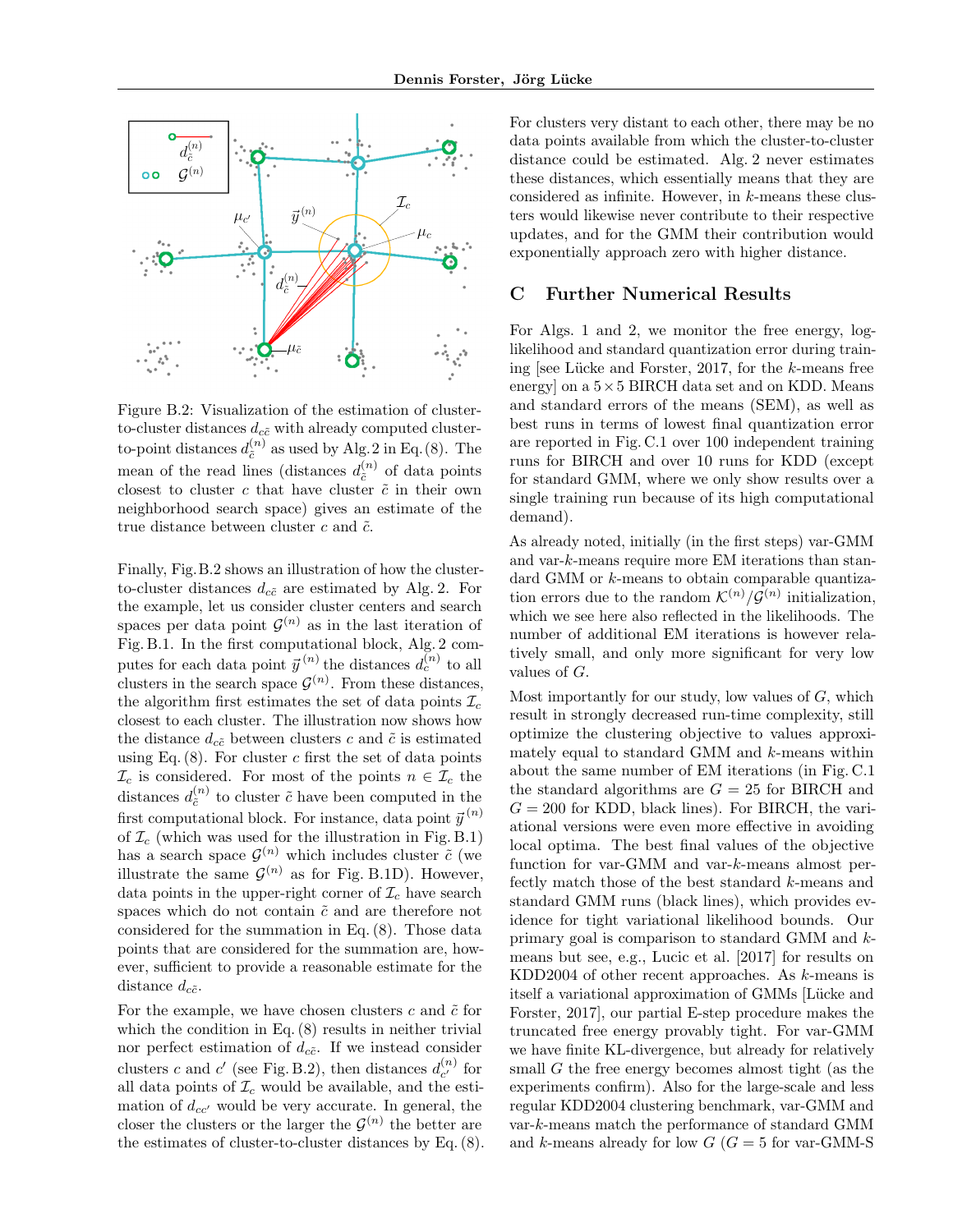<span id="page-2-0"></span>

Figure C.1: Results of Algs. [1](#page--1-5) and [2](#page--1-7) on the BIRCH  $5 \times 5$  and KDD2004 data sets. Each column (a) - (d) shows results for one specific algorithm for different G-values, depending on the data set. For each data set, the first row shows the mean log-likelihood (solid) and mean free energy (dashed), shaded with their respective SEM. The second row for each data set shows the mean quantization error (solid), shaded with its SEM, as well as the single run with lowest final quantization error (dotted). For var-GMM on KDD the green  $(G = 20)$  and black  $(G = 200)$  plots are nearly indistinguishable from another.

and  $G = 20$  for var-k-means-S). Lower values of G are still possible, but improved run-times trade off with a decrease in final objective function values.

Var-GMM-S on BIRCH with  $G = 2$  needs around ten more iterations to reach similar values than standard GMM with  $C = 25$ , but each standard GMM iteration requires at least more than six times as many distance computations, making the few additional iterations negligible. For the much larger KDD data set and  $C = 200$  clusters, the run-time difference further increase: var-GMM-S requires with  $G = 5$  roughly an additional three iterations (i.e., plus three) than standard GMM, but each GMM iteration requires at least eight times the number of data-to-cluster distance evaluations. Still larger are the differences for var-kmeans. On BIRCH  $5 \times 5$ , var-k-means-S with  $G = 5$ 

converges basically as fast as k-means and standard GMM (maybe it needs one or two additional iterations), and it optimizes the objective to better final values on average. The speedup per iteration is here at least a factor  $(C/G = 5)$ . On KDD-Cup 2004, var-k-means-S with  $G = 20$  optimizes the objective to the same values as k-means and GMM (requiring maybe two to four additional EM iterations). But each var-k-means-S iteration is at least ten times more efficient than standard GMM or k-means. With lower values of G we can obtain even more significant speedups but then the final average objectives are more likely to be worse than for standard GMM and k-means. In general, the more clusters we seek to find in the data, the more significant is the speedup of the variational algorithms (compare Tab. [2\)](#page--1-10).